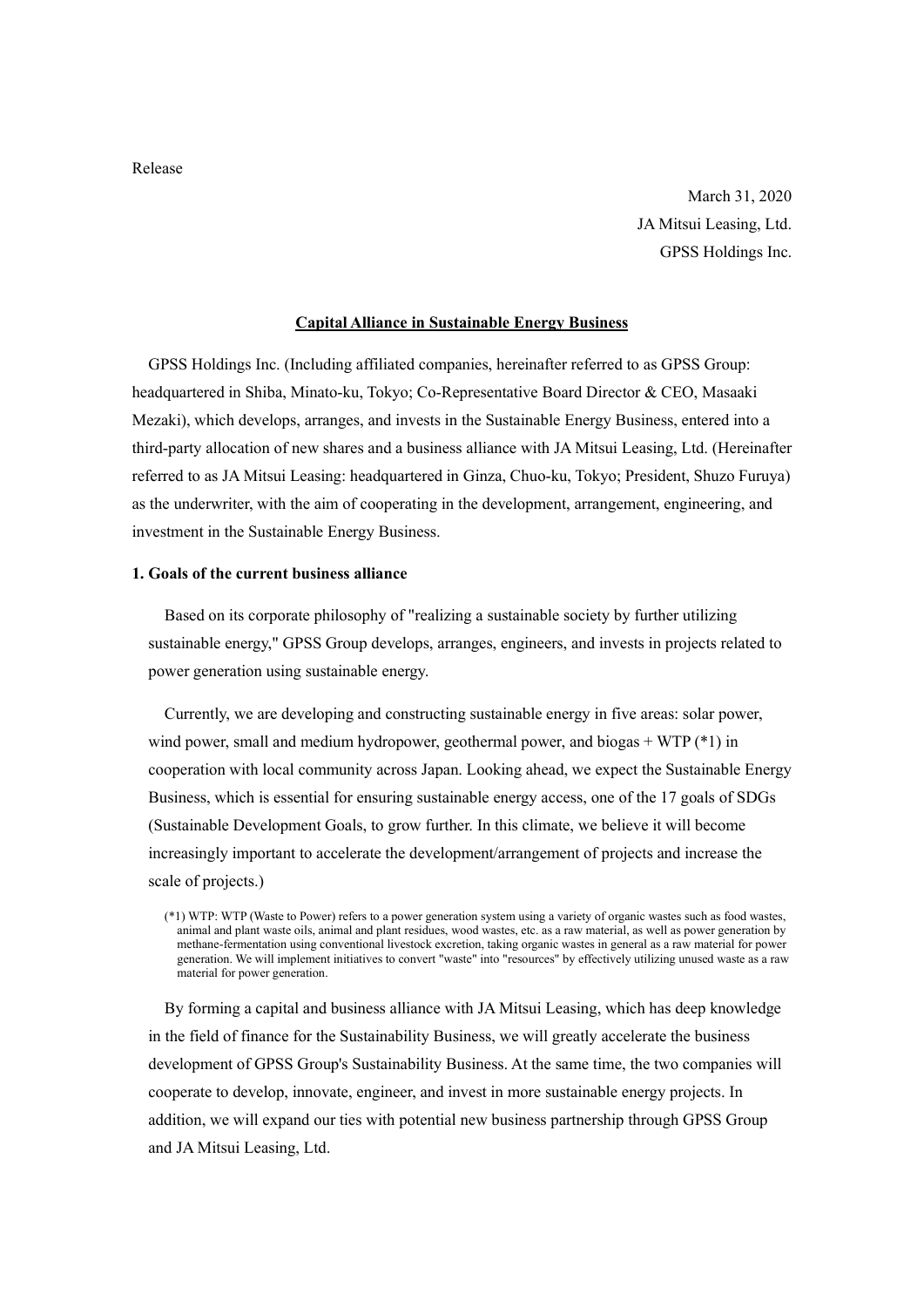Under the "Real Change 2020" medium-term management plan, JA Mitsui Leasing has decided to form a capital and business alliance with GPSS Group. This decision focuses on strengthening business development-oriented businesses. Through this capital and business alliance, we will accelerate our efforts to promote the use of sustainable energy, with the aim of realizing a better society and the future, as stated in the Group's management philosophy "Real Challenge, Real Change."

GPSS Group's corporate philosophy is to realize a truly sustainable society by achieving Grid Parity through the sustainability business that utilizes local resources, in which the cost of electricity from sustainable energy is less than the cost of existing electricity. Through this capital and business alliance, we will step up our efforts to realize our corporate philosophy.

## 2. Stakeholder overview

(1) JA Mitsui Leasing, Ltd.



| Company Name : JA Mitsui Leasing, Ltd. |                                                                    |  |
|----------------------------------------|--------------------------------------------------------------------|--|
|                                        | Representative : President, Shuzo Furuya                           |  |
| Established                            | : April, 2008                                                      |  |
| Capital                                | : 32 billion yen                                                   |  |
| Head Office                            | $: 104 - 0061$                                                     |  |
|                                        | Ginza Mitsui Building, 13-1-8, Ginza, Chuo-ku, Tokyo               |  |
| <b>Businesses</b>                      | : Leasing, installment sales, financing, other associated business |  |
| Website                                | : https://www.jamitsuilease.co.jp/en/                              |  |

(2) GPSS Holdings Inc.



| Company Name: GPSS Holdings Inc.                                         |
|--------------------------------------------------------------------------|
| Representative : Co-Representative Board Director & CEO, Masaaki Mezaki, |
| Established : October, 2012                                              |
| Capital : 200 million yen                                                |